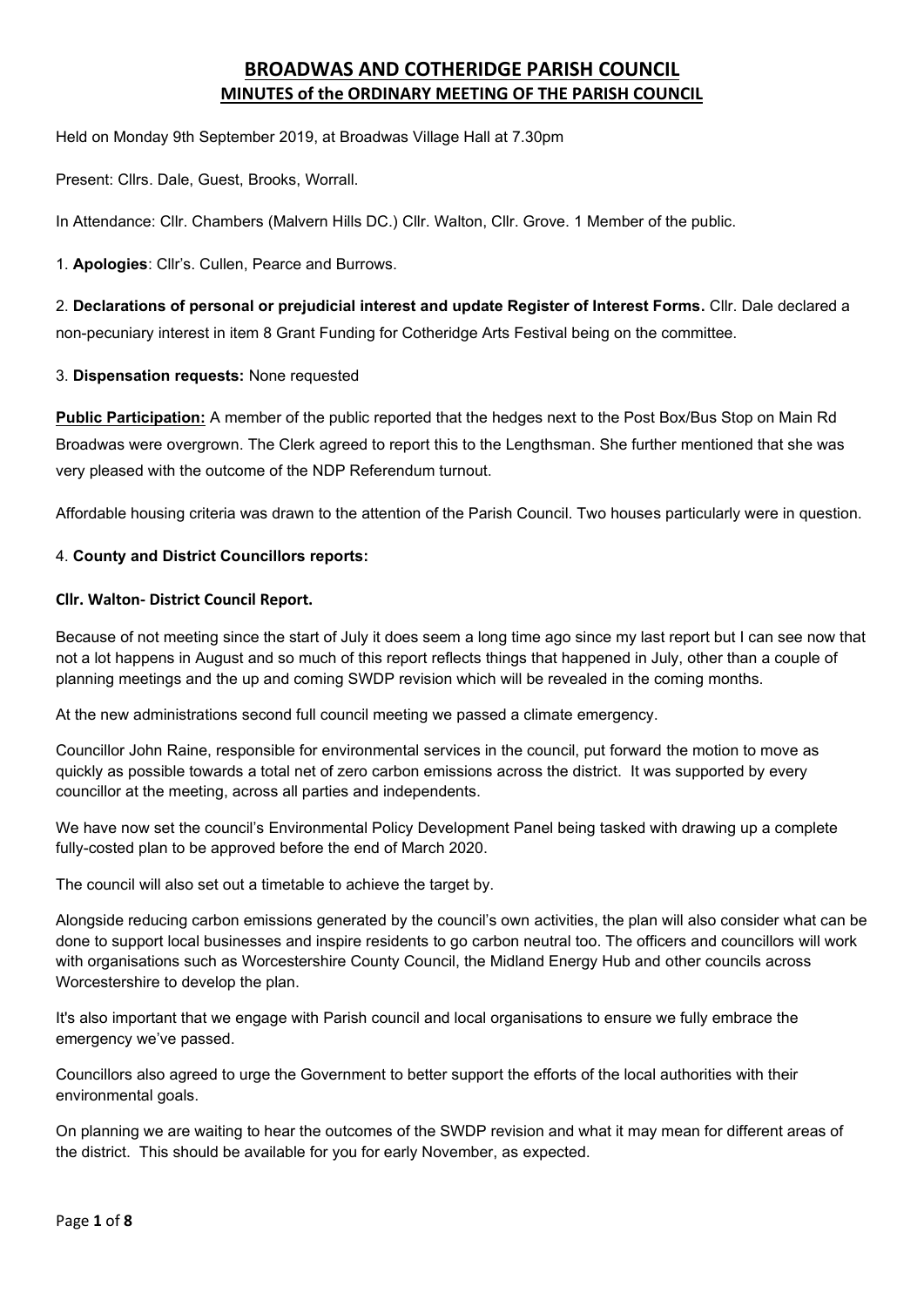Northern Area planning, in our August meeting, supported the officers recommendations to refuse requested S106 agreements to the NHS trust, for the new developments at Broadheath/ Crown East and the Kempsey. This was done on the basis of the timing of the application which was done a long time after agreement had been reached with developers over many S106 agreements and over agreement in regards to affordable house requirements, at 20% of the developments. Had we agreed then negotiations would have had to restart and so threatening our housing supply plan and ensuring that we would end up with more speculative housing development in the area. We would also have definitely lost the affordable housing in the development.

There is provision in the current development for a new GP at the Kempsey site and other provision for other public bodies including the police and local education. Agreeing to the request would have delayed the housing provision but ensured other, far less, development. We are working closely with the Trust and NHS England to ensure applications are working in as part of planning applications in the future and that as part of the revised SWDP the Trust are involved throughout the process.

Over summer we've launched a lot of initiatives, and continued initiatives of the previous administration to engage more young people in local politics. This includes the democracy days and electing a young person spokesperson.

Development of the 5 year plan held at Malvern Hills DC, and initiated by David, has been coming along. Initial priorities have been worked through between all parties in the administration and discussed with officers. These will go to public consultation, starting next week, and be part of an all members workshop with Portfolio holders hopefully signing them off before the end of this year.

We want to see continuity but an increased focus on community, the environment and addressing the skills shortage across the district.

As a panel member for economic development we'll also be reviewing the tourism policy and seeing what we can do for each of the districts economic centres as traditional retail continues to face a battle. We'll also be looking to support home workers and our many small businesses who make up 90% of business within the district. I know there are many in Broadwas and Cotheridge.

Within Broadwas and Cotheridge I've had very little correspondence from residents over summer, since the housing development was refused, but we did litter pick at Cotheridge and have since discussed putting in bins at both laybys where the majority of litter was found. Any correspondence that has come in as usually referred to speeding through the village or concerns over the proposed dog breeding site where residents are still sharing concerns about the site. Enforcement are being kept upto speed with this.

I also met with local businesses across the North of the district to talk about Social Media and how to make the best use of it.

Finally, as councillors we receive a divisional fund of £500 to spend each year on a project. I have asked a few times via Facebook for suggestions but no one has come forward as yet. If anyone does know of any local projects who could benefit please let me know.

### **Report received.**

### **Cllr. Chambers – District Council update.**

In addition to Cllr. Walton's update Cllr. Chambers reported that at a recent planning meeting at MHDC a unanimous decision was made not to grant the NHS Acute Trust £7.3 million in Section 106 funding. This request had come forward at a very late stage when all other Section 106 Agreements were in place and to grant the NHS Acute Trust the £7.3 million would have meant that all agreements already in place would have been jeopardised including Affordable Housing on the development. It could have set back the development considerably and put the entire development at risk.

### **Report Received.**

**Cllr. Grove WCC Report.**

Page **2** of **8**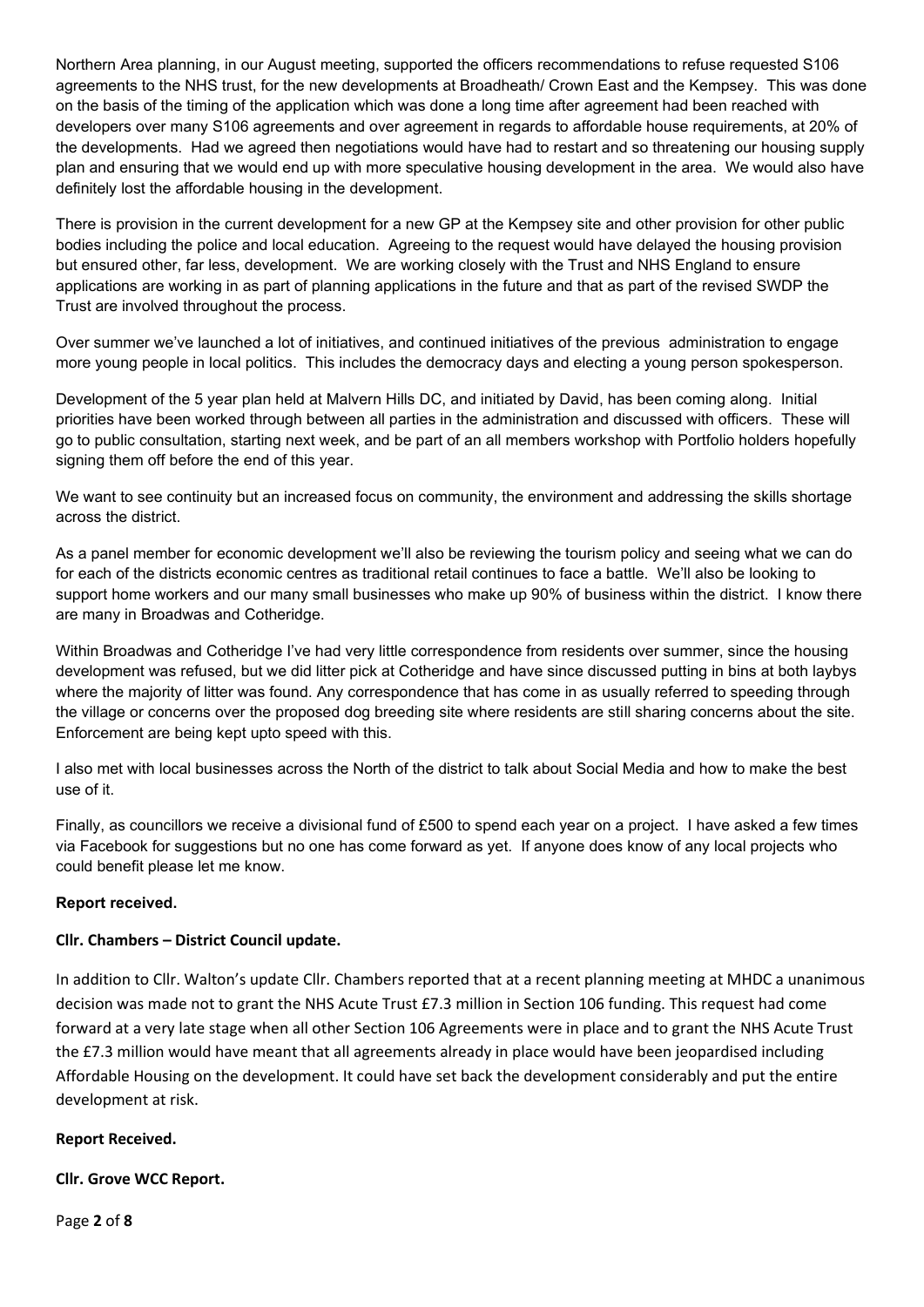The programme of improvement works for **The Shambles** in Worcester continues to progress well. Work to install the natural stone paving slabs on Church Street is complete and work is currently focused around the Trinity Street/Mealcheapen Street area. More information can be found at [www.worcestershire.gov.uk/shambles](http://www.worcestershire.gov.uk/shambles)

The public realm scheme in **Kidderminster** is also making good progress, with works currently focused around the Coventry Street area.

The consultation on the countywide **Passenger Transport Strategy** which started back in June has now had nearly 2000 responses. The closing date for responses is on 13<sup>th</sup> September. Go to http://www.worcestershire.gov.uk/passengertransportstra

With 22 days left until the launch of **Worcestershire Children First** (WCF) staff are working hard to ensure everything is in place for 1 October. The last of the office moves are taking place throughout September.

The company's Interim Business Plan sets out how WCF will deliver services for children, young people and families on behalf of WCC. It also sets out the company's vision and priorities over the next five years.

This year's GCSE and A-Level Results for students across Worcestershire have both seen improvements on last year's figures. Two thirds of Worcestershire's GCSE students (67%) achieved a standard pass in English and Maths. This is a 2% increase on the standard pass figures for the county last year. The county's A-Level students averaged 31.9 points (high grade C) across their best three A-levels compared to 31.5 in 2018.

A consultation on minerals extraction is running up to 30 September 2019 and is open to views now. All Worcestershire residents are invited to contribute their views on the **Minerals Local Plan** that will outline where quarries might be developed over the next 15 or more years. A representation form, and guidance note to assist in responding to this consultation are available at [www.worcestershire.gov.uk/minerals](http://www.worcestershire.gov.uk/minerals)

The congestion improvement scheme in the **Sidbury** area of Worcester is nearing completion. A huge amount of work has gone into this complex scheme over the past couple of months to replace the nearly 50-year old traffic light system and make enhancements to the road layout.

To allow for the completion of the major works, night-time road closures are currently in place and will run until Wednesday 5<sup>th</sup> September. Thereafter, there will still be a range of works to complete onsite, but these will be able to be carried out with only minor traffic restrictions.

Last month, Worcestershire resettled its 100th Syrian refugee in the county under the **Government's Syrian Resettlement Programme**. Since 2016 we have helped resettle 26 families, previously living in refugee camps or homes close to the border after fleeing the war in Syria. Amani is one of the refugees that has been offered a new start in Worcestershire. She has been speaking about her experiences. You can read the **[Redditch Standard's](https://redditchstandard.co.uk/news/finding-hope-and-peace-in-redditch-syrian-refugees-say-thank-you/)  [coverage here](https://redditchstandard.co.uk/news/finding-hope-and-peace-in-redditch-syrian-refugees-say-thank-you/)**.

Southern Link Road and various works on-going there. The link roads are supposed to be completed by the end of 2020. Still a further 16 months of disruptions.

### **Report received.**

### 5. **Minutes of the Annual Parish Council meeting held on July 8th, 2019**: These were considered and Cllr. Guest

Proposed that they be accepted as a true record. Seconded by Cllr. Brooks. All in favour They were duly signed and dated as a true record by the Chairman, Cllr. Dale.

### 6. **Matters Arising**: -

- The Clerk reported back to Parish Council that there would be no cost of emptying the two litterbins in the Parish which are not currently covered by MHDC. These are now being emptied by MHDC although there will be a bill from MHDC for the annual clean.
- WCC 5th July The Worcestershire Passenger Transport Strategy. This was completed by Cllr. Dale.
- The Clerk to wrote to Mrs. Parkes to pass on that the Parish Council were very pleased with the School fete and its very well organised event. Mrs Parkes also requested permission to hold the Broadwas Village Bonfire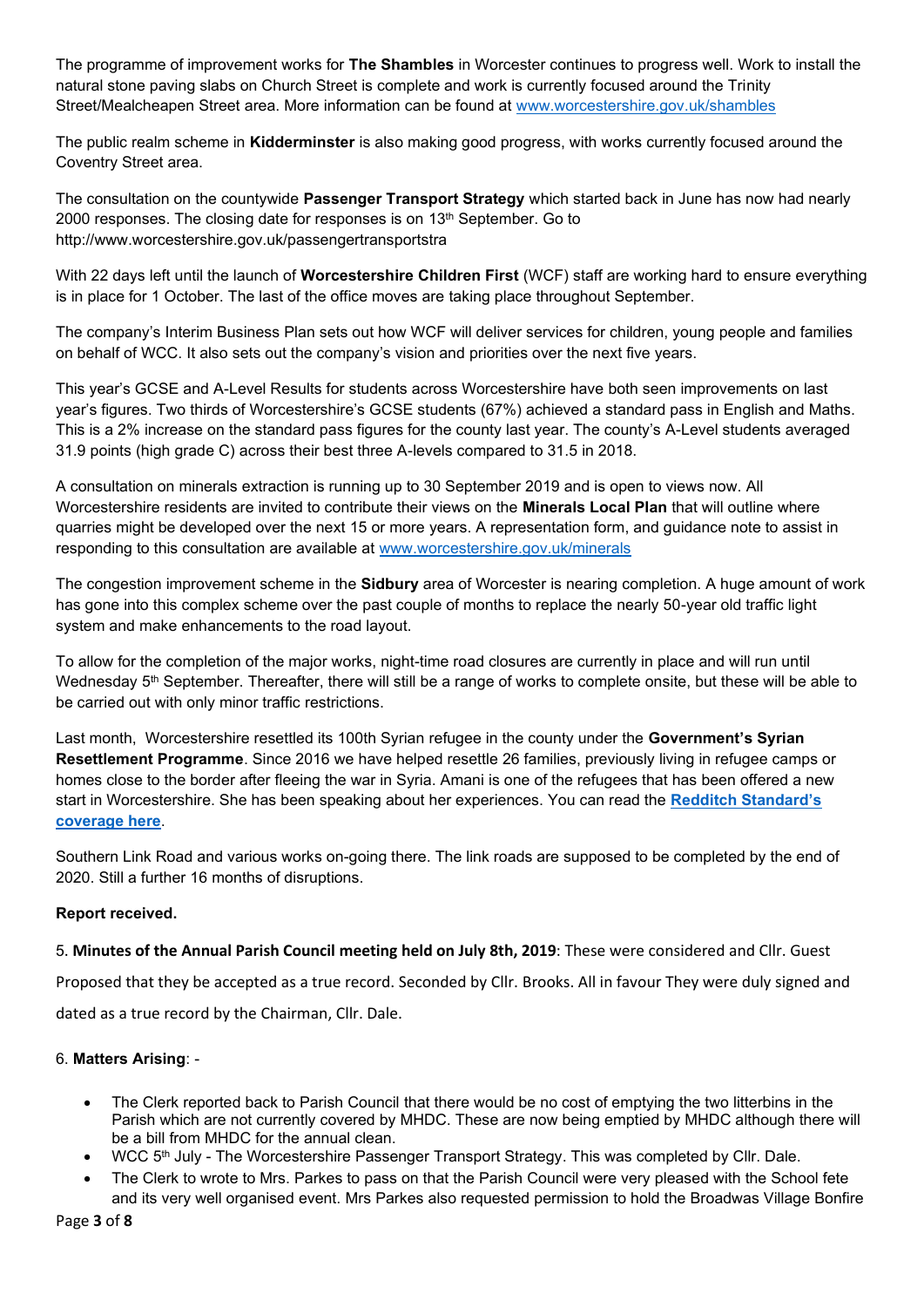Party on Berryfields on the 9<sup>th</sup> November. Councillors felt there were no issues with the event last year and that under the same terms that permission be granted for the use of Berryfields for the event. This resolution was conveyed to Mrs. Parkes.

- **Planning Application 19/00583:** Church Lane Broadwas for the construction of 13 affordable dwellings. The Parish Council submitted their Objection prepared by Quadrant Planning on behalf of the Parish Council. The application has been subsequently refused.
- **Drone Flying**. Cllr. Dale reported having noticed drone flying activity at Berryfields and concerns were raised generally around drone flying, privacy and especially child protection issues using drones with cameras with the locality of Berryfields to Broadwas Primary School. The *Clerk wrote to Meesha Patel at MHDC to request advice and see if MHDC has a policy on this* which was subsequently circulated to Councillors. *Action: Cllr Dale to discuss this with Broadwas Primary School with regards to child protection issues.*
- Berryfields land acquisition. Cllr. Brooks to explore the 2<sup>nd</sup> land option further. See agenda item 15.

# 7. **Correspondence:**

- **29th July- WCC** West Mercia Police have launched their 'On the Beat South Worcestershire' newsletter and are looking to distribute to parish councils. It will be a quarterly newsletter and this is the first edition. *Action: Cllr. Dale to upload onto the Parish Council website.*
- **29th Aug WCC** Cllr. Grove circulated the Interactive roadworks link sent for information to the public and parish. *Action: Cllr. Dale to upload onto the Parish Council website.*
- 6<sup>th</sup> Sept- West Mercia PNN- Community Engagement- asking for views on issues within the community and also requesting to discuss the initiatives they are currently promoting and how they might benefit Broadwas and Cotheridge. The email was requesting to meet up to discuss this in more detail. *Action: Clerk to reply asking if they would be interested in attending a Parish Council meeting to talk to the community with a brief question and answer session.*

### 8. **Grant Funding Request from Cotheridge Arts Festival.**

A grant funding request was received from Cotheridge Arts Festival for £250. Cllr. Guest Proposed that this be granted. Cllr. Worrall Seconded. All in favour. Cllr. Dale declared a non-pecuniary Interest in this item and left the meeting.

- 9. **Laybys near Laylocks** Extensive litter found during a community litterpick attended by Cllr. Walton. Cllr. Walton reported that as the laybys seem to be used by overnight parking etc it was attracting a large amount of litter. It was decided to look at purchasing litterbins through Parish Council funding for MHDC to regularly empty. *Action: The Clerk to progress Litterbins in consultation with Cllr. Walton.*
- 10. **WCC Highways-** Cllr. Dale reported hedges near the 30mph signs/white gates were overgrown. Action: Clerk to contact the Lengthsman to see if this can be cut back.
- 11. **Planning. –** Report from Cllr. Pearce

**18/01282:** Upper Howsen Farm Cotheridge – Proposed demolition of existing farm buildings and use of site for 8 caravans/log cabins. Response submitted on behalf of the Parish Council raising no objections subject to appropriate conditions regarding road access, landscaping, drainage etc and on assumption that the application is for log cabins and not caravans. No change.

**16/00335 & 16/00353:** Little Lightwood Farm Cotheridge –Two retrospective applications for retention of the earth bund and open storage are still outstanding after three years. Parish Council have previously submitting observations. No change.

**19/00164:** Tack Farm (rear of Stone Farm) Broadwas – Retrospective change of use from equine stables to dog breeding unit. Response submitted by the Parish Council recommending refusal. Refused by MHDC.

**19/00467:** Round Hill Cottage Little Green Broadwas – Extension to house and new double garage. Parish Council responded stating no objections. Approved by MHDC.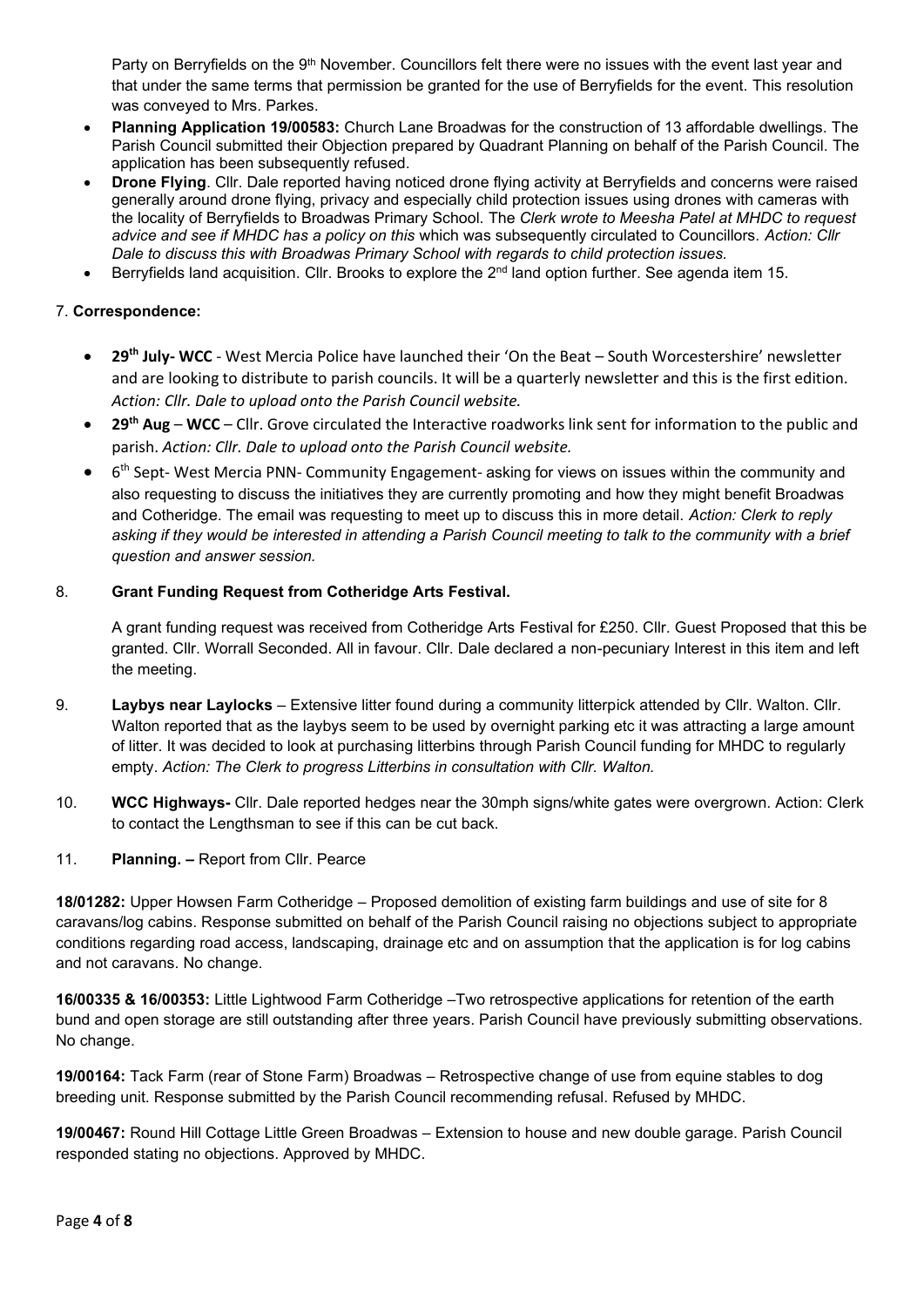**19/00525:** Laylocks Nurseries Cotheridge – Demolition and reconstructions of parts of Garden Centre. The Parish Council has raised no objections to this application. Approved by MHDC.

**19/00583:** Church Lane Broadwas – Construction of 13 affordable dwellings. Objection submitted by Quadrant Planning on behalf of the Parish Council. Refused by MHDC.

**19/00957:** Stone Farm Broadwas – Conversion of former barn to dwelling. Response submitted subsequent to July meeting indicating that the Parish Council as no objections to this application.

**19/00887:** Elgar Coaches Lower Lightwood Lane Cotheridge – Demolition of existing dutch barn and construction of new coach depot. A detailed report outlining the rationale for Objecting to this application was circulated at the meeting and the Parish Council unanimously agreed to Object to this planning application on those grounds. *Action: Clerk to submit the Objection Statement to the Planning Portal on behalf of the Parish Council.*

12. **Defibrillator Checks:** Cllr. Burrows reported that checks continue. Contact has been made with new on line scheme, pending arrangement of a call to find out how and if we can actually manage to get on the system.

# 13. **Gigabyte/Fibre connection for Broadwas and Cotheridge project:**

A letter and form for all parishioners now finalised + on-line response form now operational and 14 responses received.

Evaluation of the most effective way of reaching all parishioners and businesses now complete. The preferred option is to mail-shot (this would also create capacity for future parish wide communications, however not as easy as it sounds. Daniel is kindly making enquiries with MHDC to find out how they do this. Plan B would be the creation of our own database but this would involve some further work through for example Ordnance Survey who have a tool/service to do this. Plan C would be the tried and tested method of getting us all to distribute, however this can raise questions as to whether we in fact reach all premises (domestic and business). Hopefully this will be resolved shortly.

Once resolved we would aim to complete within 4 weeks and then we would need to crunch the data in conjunction with WCC and BT Open-reach, this would establish a working calculation based on provisional sign up of how cost would or would not be covered by available grant/BT Open-reach funding.

Some work has been carried out by WCC re some properties in the parish (some overlap with other parishes) re a costing which is favourable, but also illustrates the challenge of trying to get a whole parish approach.

An article was submitted for the new Footprints edition by the August deadline and we are exploring with them inclusion of letter/form for next edition (this reaches c 500 premises).

14. **NDP Update:** Cllr. Guest reported that the Referendum to place on the 1st August where 84.4% of voters were in favour of a yes to "Do you want MHDC to use the Neighbourhood Plan for Broadwas and Cotheridge to help it decide planning applications in the neighbourhood area". Cllr. Guest thanked all those within the Parishes that voted. This will be followed by the NDP being ratified at Full Council at MHDC on 24<sup>th</sup> September. Cllr. Guest Proposed that the Neighbourhood Development Working Group be disbanded and reformed in around 3.5 years time. Cllr. Dale Seconded that Proposal and all were in favour.

**15. Berryfields Playing Fields.** Cllr. Brooks emailed an update and letter sent to Mr. Nott regarding land adjacent to Berryfields Playing Field. Mr. Nott is quite willing to re-open talks if/when the Parish Council decide to progress matters further.

Councillors were emailed copies of two letters which were sent to farmer Mr M. Nott and land-owner Mr D. Lane.

Page **5** of **8**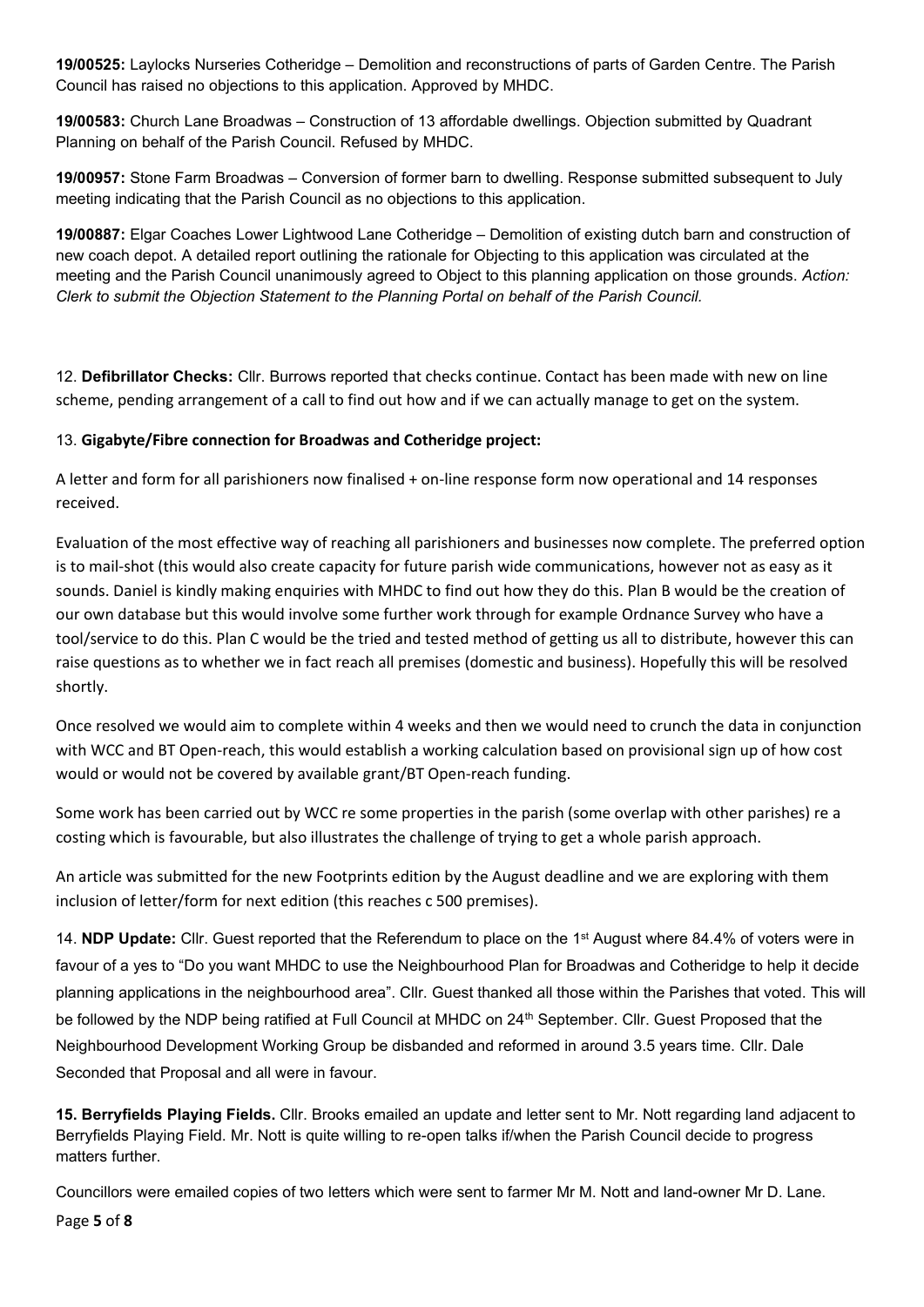### **16. Broadwas Village Hall Extension update.- Cllr. Brooks.**

Cllr. Brooks now sits on the V/hall committee chaired by Geoff Winkworth. Cllr. Brooks attended their meeting on 7th August and so am updated on all their current activities, aims, and objectives. The crucial one for the Parish Council is the matter of speeding up the planned Hall extension to enable the necessary Grant Funding applications to be made asap.

As planning consent was approved in May 2016 the ensuing 3 years 4 months delay in obtaining x3 builders quotations, then seeking grant funding has been woefully unfortunate. However, Cllr Brooks was pleased to report that following a meeting by Geoff and himself with our preferred builder (Mr Carl Gibbs) yesterday (8th Sept) things are hopefully now starting to move quite quickly and we hope to have appointed an architect and finalised total estimated costs by the end of this month.

Interestingly, as part of the building extension work the Halls historically long electrical problem of an inadequate (100 amp) total supply will hopefully be corrected by the installation of an 'Air Source' heating system, thus providing the much needed electrical power to both heat the hall during winter and to provide adequate power for use in the kitchen etc.

Obviously, the current need to submit funding requests is extremely important and the Village Hall Management Committee are currently exploring same with D.E.F.R.A grants and also Lottery grants.

Equally important will be the Parish Councils donation (partially funded by S106 money) as things stand at the moment the likely total cost could be as much as £75k for the Hall extension and a further £10k to £12k for Air Source heating.

17. **A Grand Plan.** A first draft of a Grand Plan for the future of Broadwas and Cotheridge was circulated to Councillors prior to the meeting for comment. All Councillors agreed that it was a great start. Cllr. Dale Proposed that the Plan be deferred to the next Parish Council meeting in October and requested that all Councillors come forward with ideas and suggestions for the Grand Plan and how this would develop and/or be managed. Cllr. Guest Seconded this Proposal. All in favour.

### **18. Gladwish Land Sales Site-**

A report was presented to the District and Parish Councillors regarding excerpts from the Gladwish Land Sales Site.

The District Councillors were asked to consider this information supplied.

**19. Proposal for four pairs of 30mph road marking Roundels.** This item has been deferred to the next Parish Council meeting in October.

### **20. Progress Reports:**

a) Treasurer's Report: copy circulated to Councillors and attached to these Minutes. All payments were Proposed by Cllr. Guest and Seconded by Cllr. Brooks to be approved. All in favour. See Appendix below.

A Bank Reconciliation to the 8/9/19 was circulated and approved at the meeting. Cllr. Guest Proposed that it be accepted as a true record. Seconded by Cllr. Worrall. All in favour.

b) Clerk's Report.

- The Clerk dealt with the Broad Green payments and finishing off works to RJC.
- Progressed all Matters Arising.
- The Clerk received notification from PKF regarding External Audit and the Parish Council got a clean report. No matters arising.
- Public Land Officer work Clerk liaised with MHDC who are responsible for emptying all our litterbins. Have sent them the locations so that they can now carry on the emptying of the 3 bins. – RJC have been asked to incorporate the PLO Reports within their existing work schedule on a monthly basis along with cleaning of bus shelter. All agreed to start from September 1<sup>st</sup>.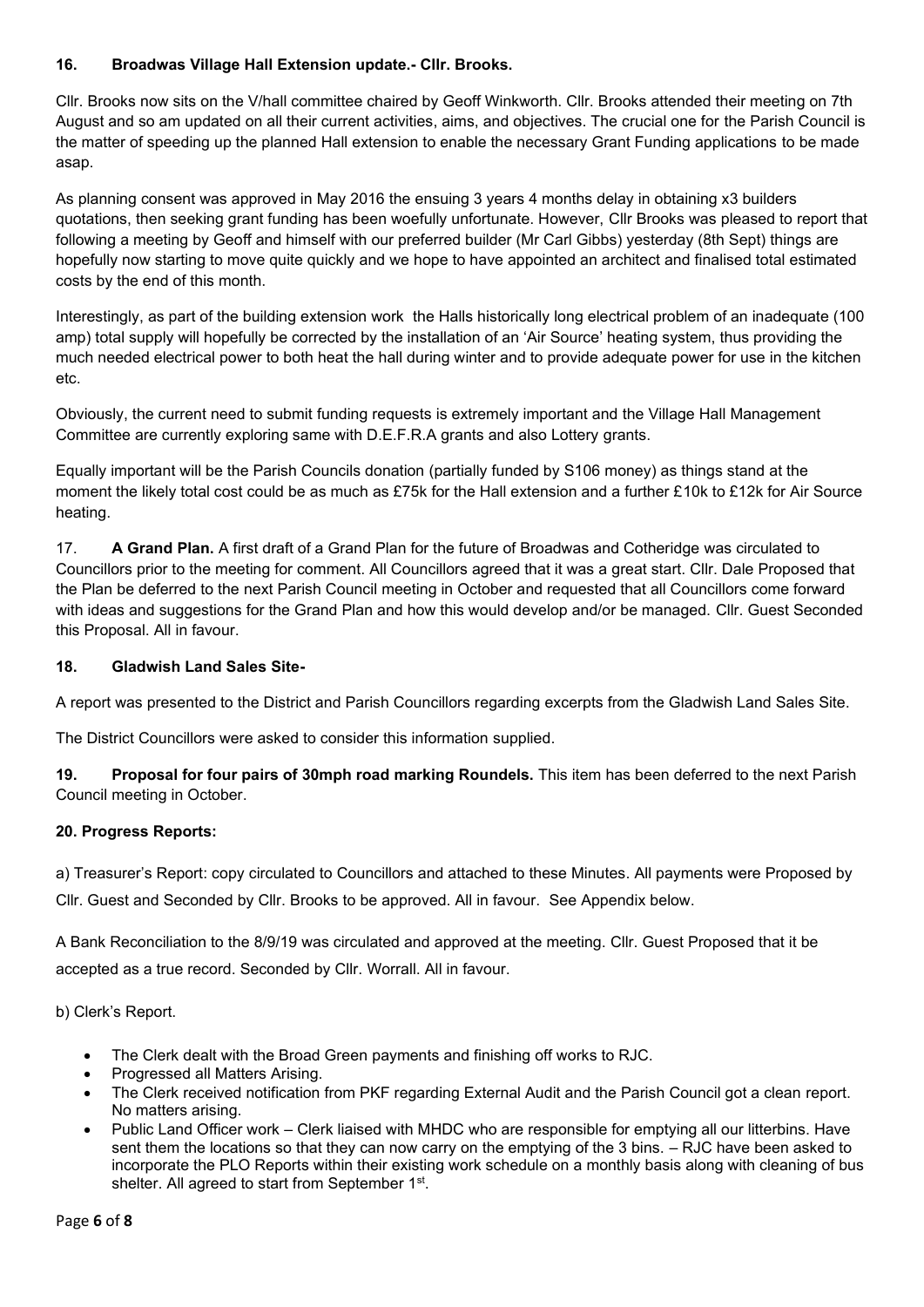• Clerk dealt with re-enrolment to Pension Regulator and declaration as required under legislation.

c) Public Land Officer's Report to 31st July 2019. Circulated prior to the meeting and appended to the Minutes below.

### **21. Councillors' Reports and Items for Future Agenda: None.**

**22. Date of next meeting:** October 14th, 2019 at Broadwas Village Hall at 7.30pm

Meeting closed at 9:25pm

Signed Chairman………………………………………………. date…………………………………..

#### **20A. Treasurer's Report.**

#### **Sept 9th 2019 Payments List**

| Payee                               | <b>Description</b>                                   | <b>TOTAL</b> |  |
|-------------------------------------|------------------------------------------------------|--------------|--|
|                                     |                                                      |              |  |
| C Hirst                             | Clerk Salary July 19                                 | 311.16       |  |
| <b>HMRC</b>                         | Tax Deductions July 19                               | 77.80        |  |
| <b>MHDC</b>                         | <b>Election Costs</b>                                | 72.00        |  |
| E Dale                              | Referendum banner<br>and website costs               | £<br>272.04  |  |
| Wyre Piddle pc                      | shared HP ink costs<br><b>BLACK</b>                  | £<br>10.40   |  |
| C Hirst                             | Clerk Salary Aug 19                                  | 311.16       |  |
| <b>HMRC</b>                         | Tax Deductions Aug 19                                | 77.80        |  |
| <b>RJC Landscaping</b>              | July                                                 | 305.00       |  |
| RJC Landscaping                     | Aug                                                  | 268.00       |  |
| Colin Hemming                       | <b>Broad Green</b>                                   | 150.00       |  |
| Eric Dale                           | expenses for purchase<br>of Path Warden<br>Equipment | £<br>208.35  |  |
| <b>AKP Farm and Garden Services</b> | PLO to 31st July                                     | £<br>161.25  |  |
| C Hirst                             | Clerk Expenses to 9th<br>Sept                        | £<br>51.25   |  |
| <b>Adrian Bullock</b>               | Lengthsman Aug                                       | £<br>288.00  |  |
| Wyre Piddle pc                      | shared HP ink costs<br><b>YELLOW</b>                 | £<br>10.26   |  |
| PKF Littlejohn                      | Annual Review and<br>Governance                      | £<br>360.00  |  |
| <b>TOTALS</b>                       |                                                      | 2.934.47     |  |